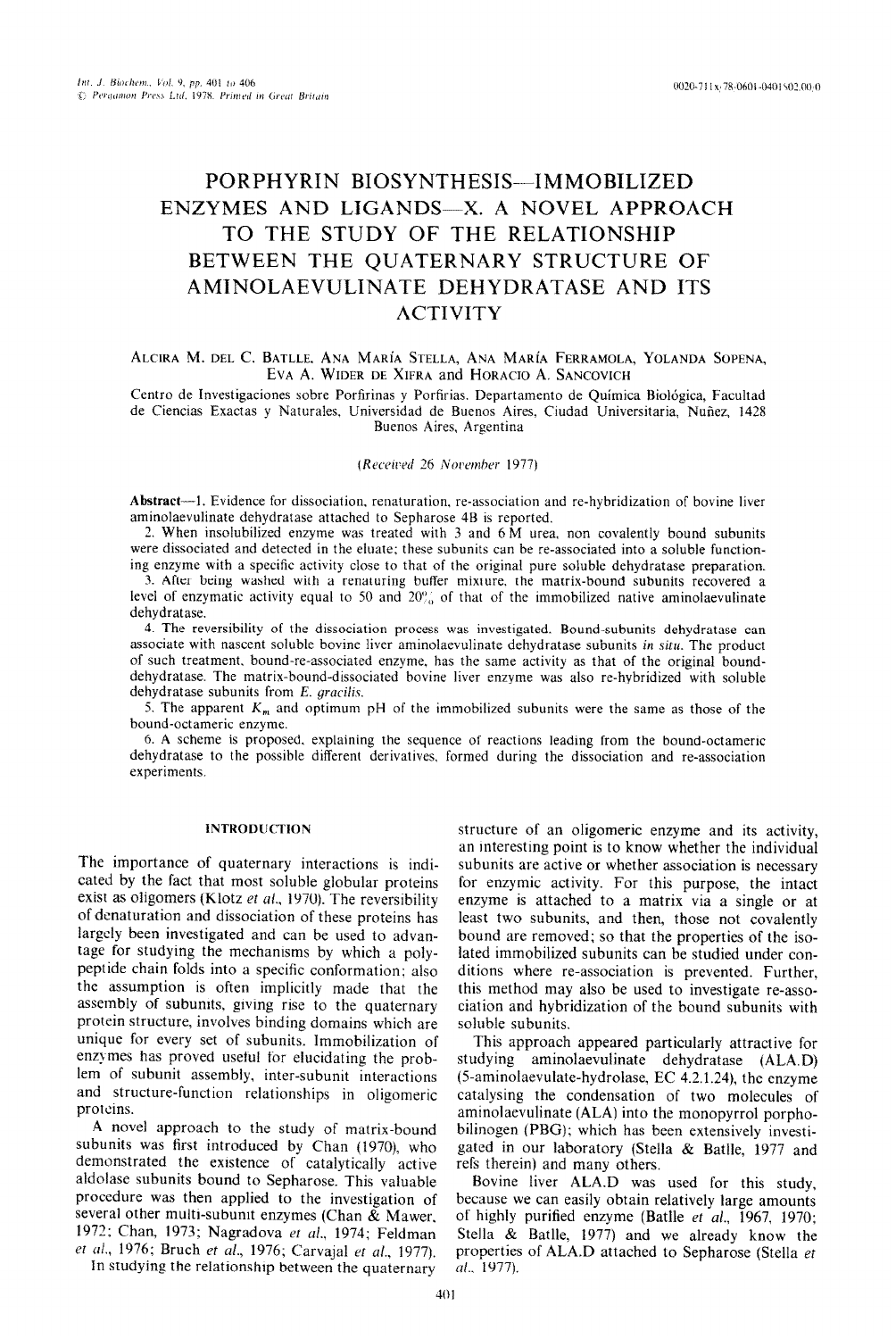It has been shown that the enzyme has a molecular weight of about 2X0.000 and is composed of eight similar subunits. Substantial work has been done on ALA.D. and an excellent review on its structure. function and mechanism of action has been recently published by Shemin (1976).

Previous work with the Rh. spheroides ALA.D (Nandi. 1971) has shown that this enzyme, like few others. undergoes reversible inhibition by urea. guanidine and methyl derivatives of urea. and that this inhibition is competitive in nature. However. it was simultaneously demonstrated that the inactivation of ALA.D by urea is also produced by its dissociation into subunits. Thcrcfore. we may expect that bovine liver ALA.D can be dissociated by urea into individual polypeptides. and that by removing or diluting this reagent. the subunits would then reassociate to form the active octameric oligomer.

We report here evidence for dissociation, renaturation. re-association and rehybridization of bovine liver ALA.D attached to Sepharose and we propose a scheme for describing the different matrix-bound derivatives obtained.

#### **MATERIALS AND METHODS**

Immobilized bovine liver ALA.D wa\ prepared following the procedure reported by Stella et al. (1977), except that Sepharose  $4B$  was activated using  $30-50$  mg of cyanogen bromide per ml of packed gel. *Euglena gracilis* ALA.D was purified according to Stella & Batlle (1978).

Determination of enzymic activity of both soluble and different derivatives of matrix-bound protein, units of dehydratase activity and specific activity of the enzyme; as well as all other materials and methods not specified here were those already described (Stella et al., 1977; Stella & Ballle. lY7XI.

Soluble enzyme was pretreated for  $5$  min at  $0<sup>3</sup>$  with different concentrations of urea, then enzymic activity was assayed under the standard conditions of incubation. When reversibility of urea inhibition was investigated, pretreated enzyme was freed of urea by passage through a Sephadcx G-35 column equilibrated and eluted with 0.134 M phosphate buffer pH 6.X containing 0.1 M KCI. It was found that gel filtration or dialysis were equally effective for removing urea: however the former technique was the one routinely used for it was quicker than the latter. When activity was measured in the prcscncc of urea, corrections were made for its interference in the determina**t1on** of PRG.

Dissociation of immobilized ALA.D was carried out at  $6$  by washing a column packed with  $10-15$  ml of gelenzyme (I.2 cm width) with 0.134 M phosphate buffer pH 6.8: 0.1 M KCI alho contaming 3 or 6 M urea as indicated. until no further protein was clutcd. The course of elution was followed by measuring the absorbance of the eluates at 280 nm. Both activity and total amount of protein clutcd were determined in the combined cluates after removal of urea by gel filtralion.

Renaturation of the resultant matrix-bound dissociated enzyme was accomplished at 6 by washing the column with about 100 ml of the renaturing buffer mixture: 0.134 M phosphate buffer pH  $6.8:0.1 \text{ M}$  KCI and 25 mM CySH, without urea: then. activity was measured in the slurry.

Re-association or re-hybridization studies of the matrixbound subumts formed by denaturation of the bound-octameric bovine liver ALA.D with urea, were carried out by passing a discontinuous gradient (100 ml: 2.0 -0.8 -0.4 -0 M urea. in  $0.134$  M phosphate buffer. pH  $6.8$ :  $0.1$  M KCI;  $25 \text{ mM CySH}$ ) containing  $200$  units of soluble bovine liver enzyme (or 120 units of soluble E. gracilis ALA.D) per ml of gel, through a packed column: and finally washing with renaturing butfer mixture until no further protein and activity was eluted.

From preliminary comparative experiments performed by using a packed column and a batch procedure. it was found that both dissociation and rc-association of the bound enzyme was superior when employing the former system.

The protein eluates obtained after treatment of the bound-enzyme with urea and samples of soluble ALA.D both native and urea treated. were subjected to electrophoresis in polyacrylamide-gels. following Wcber & Osborn (1969). with slight modifications.

#### **RESl LTS AND DISCUSSION**

#### Inhibition by urea

Taking into account data reported by Nandi (1971). preliminary experiments were carried out to study the in vitro effect of different concentrations of urea on the activity of soluble bovine liver ALA.D (Fig. 1). Inhibition rapidly increases with increasing concentrations of urea; 1 M urea brings about  $80\%$  inhibition which is practically  $100\%$  at 2 M. It is also shown that the inhibition by 1 M and 2-3 M urea is  $80\%$ and  $70\%$  reversible, respectively. This work seems to be in line with that of Nandi (1971), therefore supporting his hypothesis about the dual effect of urea on the activity of ALA.D.

On the basis of these results. it was feasible to apply Ghan's method (1970) for dissociating the Sepharose-ALA.D octamer into subunits, and characterize some of the properties of both the bound and solubilized subunits. by using urea as the dissociating agent.

## Treatment of Sepharose-ALA.D with urea

The study of Sepharose-ALA.D subunits, implies the binding of intact octamer enzyme to the gel. followed by treatment with dissociating agents, generally protein denaturants, to remove those subunits not covalently attached and finally. renaturation of both products.

The specific activity of Sepharose-ALA.D was approximately  $30\%$  of that of the soluble pure enzyme **used** in its preparation. In a previous paper (Stella & Rattle. 1977) we obtained matrix-bound ALA.D



Fig. 1. Inhibition of soluble bovine liver ALA.D by Urea and its reversibility. The conditions of incubations and assays are described in the text.  $(O = -O)$ : activity was measured in the presence of urea.  $(\bullet \rightarrow \bullet)$ : activity was measured after removing urea by gel filtration.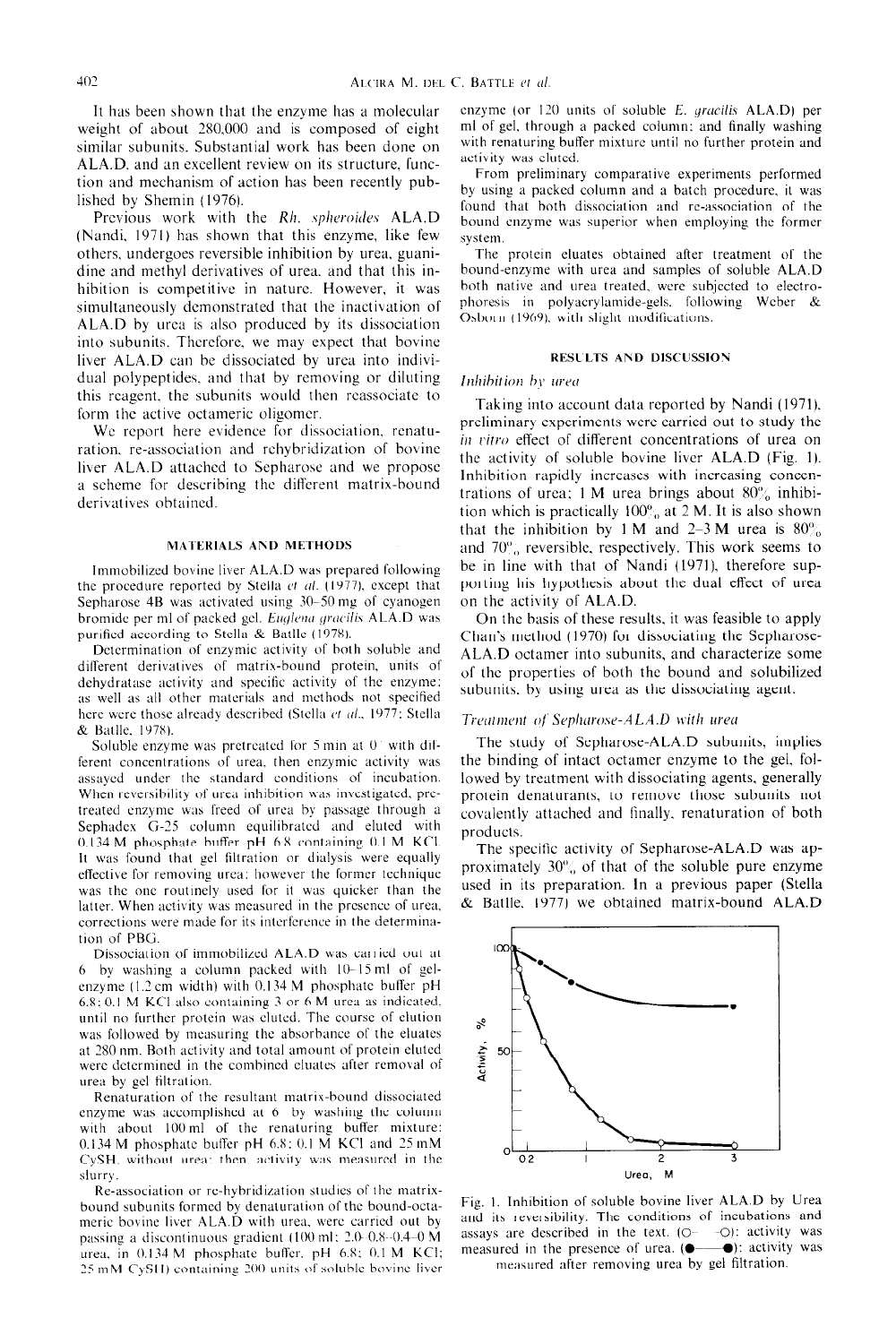Table I. Activity of insolubilized ALA.D derivatives

| Enzyme form                   | Total activity<br>(units) | Percentage<br>activity | Specific<br>activity |
|-------------------------------|---------------------------|------------------------|----------------------|
| Seph-ALA. $D_{\text{native}}$ | 8347                      | 100                    | 9.1                  |
| Seph-ALA. $D_{dis-3 M}$       | 4175                      | 50                     | 4.0                  |
| Seph-ALA $D_{dis-6 M}$        | 1743                      | 21                     | 2.0                  |
| Solubilized protein*          | 941                       |                        | 19.2                 |

Seph-ALA. $D<sub>native</sub>$  native ALA.D covalently attached to Sepharose.

Seph-ALA. $D_{dis-3 M}$  Seph-ALA.D treated with 3 M Urea.

Seph-ALA. $D_{dis-6,M}$  = Seph-ALA.D treated with 6 M Urea.

\* Dissociated subunits. obtained after treatment of Seph-ALA.D with 3 M Urea. as described in Methods.

For the preparation of Seph-ALA.D 33.944 units of pure soluble enzyme were used: coupling yield, calculated on the basis of the amount of enzymic units added was  $30\%$ .

with specific activity as high as  $70-75\%$  that of the enzyme in solution. but it might be recalled that both the amount of cyanogen bromide used in the activation of the gel and that of the protein added were higher than those used in these experiments. We have already discussed the reasons why the activity of the bound enzyme is lower than that of the native soluble enzyme. These amounts were deliberately diminished, to reduce the degree of multi-point attachment of ALA.D.

When a column of immobilized bovine liver ALA.D was treated with 3 and 6 M urea, as is seen in Table 1, enzymic activity was detected in the eluate; samples of the gel removed from the column and washed with the renaturing buffer mixture, also showed activity in all cases, although the percentage of the original activity regained was dependent on the concentration of urea used.

After elution with 3 M urea the matrix-bound subunit recovered a level of enzymic activity equal to  $50\%$  of the immobilized native ALA.D, treatment with 6 M resulted in a derivative with only  $20\%$ , remaining activity: while specific activities were close to 4 and 2 respectively. It is noteworthy that the specific activity of the solubilized subunits was twice that of the insolubilized ALA.D and near that of the original pure soluble preparation. The fact that after treatment with urea,  $50\%$  and close to  $25\%$  of the activity bound to the matrix remained. suggests a

change of the bound enzyme from an octamer into a tetrameric and dimeric state. We do not actually know at present the number of sites of attachment of the ALA.D to the gel; however these findings indicate that no more than two subunits are involved in the binding to the support, although wc cannot exclude either, that under variable experimental conditions. the coupling could occur through a single or even through more than two subunits. Moreover, different concentrations of urea appears to specifically affect the inter-dimeric contact in the octamer.

#### *Rt,-a.s.socicrrion e.xpcritwwt,s*

The reversibility of the dissociation process was investigated. to see if the matrix-bound derivatives would pick up subunits added in solution. The Sepharose-ALA.D dissociated. packed in a column was eluted with a decreasing discontinuous gradient of 2-O M urea, in the presence of soluble ALA.D as described above. After extensively washing with the renaturing buffer mixture until the eluate was free of ALA.D activity; the gel was assayed to detect whether bound subunits had re-associated or re-hybridized with subunits in solution to re-form the matrix-bound octamer. The data of Table 2 show that the above treatment increased the activity of the bound subunits derivatives up to a value equal to that of the bound native ALA.D. These results indicate that the immobilized subunits are able to re-associate with the

| Conditions                                                                   | Total activity<br>(units) | Percentage<br>activity | Specific<br>activity |
|------------------------------------------------------------------------------|---------------------------|------------------------|----------------------|
| Seph-ALA. $D_{\text{naitive}}$                                               | 3970                      | 100                    | 9.13                 |
| Seph-ALA. $D_{\text{disc-3-M}}$                                              | 2089                      | 52                     | 4.5                  |
| Seph-ALA. $D_{dis-6 M}$                                                      | 827                       | 20                     | 2.0                  |
| Seph-ALA. $D_{dis-6 M}$                                                      |                           |                        |                      |
| (1) Treated with buffer mixture<br>+ urea<br>(2) Treated with buffer mixture | 1100                      | 25                     | 2.0                  |
| + urea, in the presence of<br>soluble subunits.                              |                           |                        |                      |
| (2a) From bovine liver ALA.D                                                 | 4089                      | 102                    | 9.93                 |
| $(2b)$ From E. gracilis ALA.D                                                | 3000                      | 75                     | 7.27                 |
| Seph-ALA.D $_{dis-3 M}$<br>Treated with soluble bovine                       |                           |                        |                      |
| liver ALA.D subunits                                                         | 4010                      | 101                    | 9.30                 |

Table 2. Re-association and hybridization experiments

Experimental conditions were as described in Materials and Methods.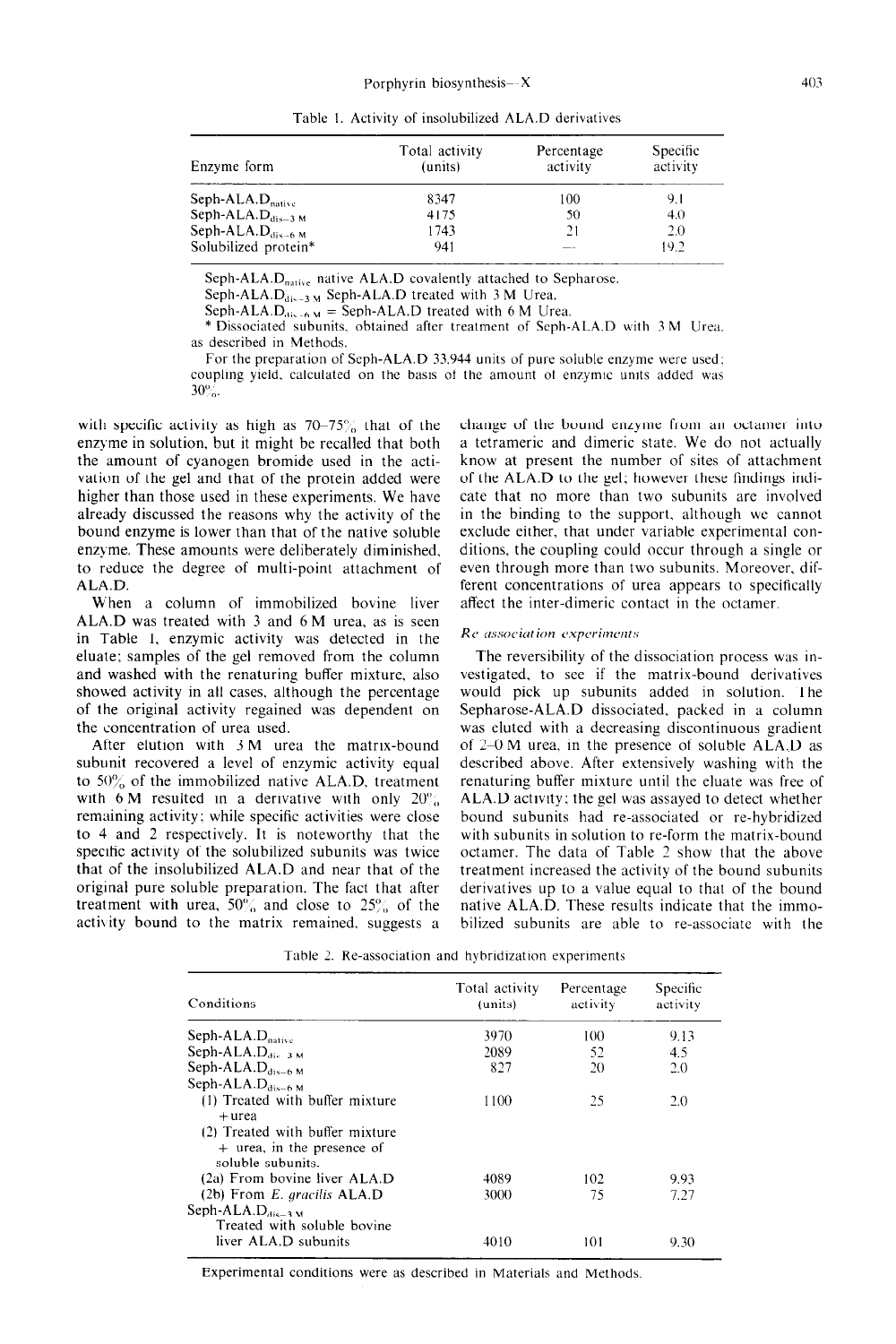| Enzyme form                    | Apparent $K_m$<br>$(x 10^{-4} M)$ | Optimum pH  |
|--------------------------------|-----------------------------------|-------------|
| Soluble ALA.D                  | 1.7                               | 6.8         |
| Seph-ALA. $D_{\text{naitive}}$ | O 5                               | 6.8 7.0     |
| Seph-ALA. $D_{dis-3 M}$        | 0.5                               | $6.8 - 7.0$ |

Table 3. Characteristics of soluble ALA.D and its insolubilized derivatives

Experimental conditions were as described by Stella  $\&$ Batlle (1977a) or in Materials and Methods.

native subunits generated in situ, to yield a product resembling the original bound-enzyme. These effects were specific, since control experiments in which columns were washed, either with the urea gradient in the absence of soluble bovine liver ALA.D. or with soluble native ALA.D in the same buffer mixture but without the urea gradient, showed practically no increase in the activity of the insolubilized dissociated enzyme.

The specific activity of the re-associated boundenzyme also approached that of the insoluble ALA.D. confirming restoration of the native octamer structure. It was also found that the bound species picked up an amount 05 protein and enzymic activity almost equal to that initially lost by the insolubilized octamer.

In one experiment, the bound-ALA.D dissociated was re-hybridized with soluble *E. graciks* ALA.D; in this instance, restoration of  $75\%$  activity also occurred. This suggests that it might be possible to form active hybrids of the bovine liver and the *E. grucilis* enzymes, and it further shows, that if there are any differences in the aminoacid sequence between these two dehydratases. they seem not to significantly modify the inter-subunit contact sites: so that, domains involved in subunit interaction appear to have been preserved in the evolution of these species.

Therefore, this technique proves useful for hybridization studies, between dehydratases from different species or between native and chemically modified subunits, and complementation investigations including restoration of activity by non-covalent interaction of enzyme subunits.

## **Characteristics of the soluble and insolubilized derivarices** *oj'hovine liver ALA.D*

To obtain some insight on the enzymic properties of the insolubilized derivatives here prepared, their optimum pH and  $K_m$  values were calculated. From data listed in Table 3, as already found (Stella  $et$   $al.$ , 1977), the kinetic properties of ALA.D are altered by its binding to Sepharose; a decrease in the  $K_m$  of the matrix-bound enzyme has been observed, while there is practically no difference in the optimum pH between free enzyme and its insoluble analogue. Further, the same optimum pH and  $K_m$ s values were calculated for the matrix-bound ALA.D subunit derivative, indicating a similarity in the catalytic properties of the different oligomeric forms of the enzyme. and raising the question of why the octameric structure is actually necessary.

#### Polyacrylamide gel-electrophoresis

Different samples of bovine liver ALA.D. either native or treated with urea and solubilized subunits. were subjected to polyacrylamide gel-electrophoresis (Fig. 2). Molecular weights of the resulting protein bands were calculated. It was found that in the presence of 3 M urea, a mixture of octamer and tetramer enzyme is present. while in 6 M urea, octamers, tetramers and dimers are visualized. Recombination of the solubilized subunits could also be detected by this procedure. where again the main species were octamers and tetramers.

## **CONC'LCISIONS**

The aim of this work was to investigate the role of the octameric structure of bovine liver ALA.D on the conformation and function of this enzyme. Many oligomeric enzymes are formed by identical or closely similar subunits. containing each an active site: so the significance of a quaternary structure is not very clear. However. it appears that evolution has chosen, for the sake of regulation. that the potential for cooperativity must be preserved, so that many proteins might become active in regulated catalysis as an oligomer.

The results reported here. tempted us to propose a scheme that, although rather speculative, would describe the sequence of events which lead from the bound octameric ALA.D to the different subunits derivatives (Fig. 3).

The immobilized native octameric ALA.D (1) seems to be covalently linked to the gel by an average of two subunits. Treatment with less concentrated urea would remove a tetramer (2) leaving therefore the other half bound to the matrix (3): after removal of urea. the solubilized subunits can recover its octamer



Fig. 2. Polyacrylamide gel-electrophoresis of soluble ALA.D and its subunits obtained after urea treatment as indicated. 1: Native soluble ALA.D; 2: Native soluble ALA.D pretreated with 3 M urea and run in the presence of 3 M urea: 3: as in 2. but using 6 M urea: 4: Solubilized subunits of ALA.D obtained after treatment with 3 M urea of the Scpharose-ALA.D and then freed of urea by gel filtration: 5: the same preparation as that used in 4. but run in the presence of 3 M urea.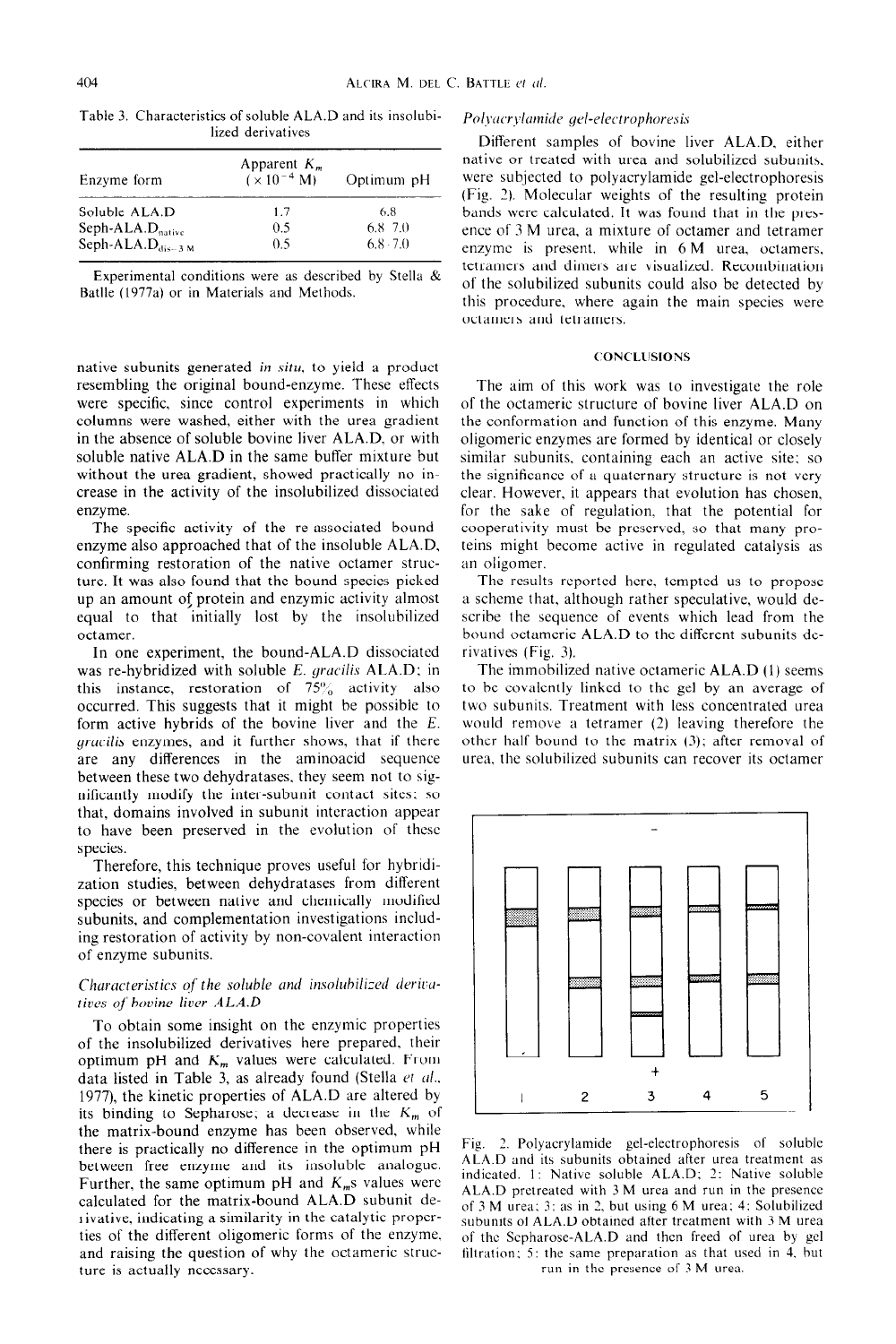

Fig. 3. Scheme representing the relationship between the different insolubilized ALA.D derivatives and the sequence leading to them from the Sepharose-bound native enzyme. See the text for explanation.

**structure,** re-assembling into normally soluble functioning ALA.D  $(4)$ ; while the bound tetramer is still enzymically active (5) it can be dissociated further by higher concentrated urea into a bound-dimeric derivative (6); suggesting that there should exist different types of binding between dimers and tetramers (shown as  $a$  and  $b$  in the insoluble derivative number 1). Finally, both of these bound-dissociated species (5 and 7). are able to pick up soluble subunits and restore the original octameric structure (8); confirming that urea has depleted the immobilized ALA.D of subunits, but that these can be replaced under convenicnt re-association conditions.

Since the immobilized subunit derivative still exhibit catalytic properties, it would appear that each catalytic site could function somehow independently of the other, but only within a dimer formation. On the other hand, it has already been established that only 4 of the 8 subunits of ALA.D form a Schiff base with one molecule of substrate. indicating that the enzyme exhibits the phenomenon of half-site reactivity, and according to the mechanism postulated by Nandi et al. (1968) only one of the two molecules of ALA in the reaction, forms a covalent bond with the enzyme: it is therefore possible, that we are dealing with a minimal functional dimer formed by two kinds of subunits, that, although having similar composition, play a different role in PBG synthesis. We propose that one subunit might be involved in the formation of the Schiff base with one molecule of ALA and the other in the non-covalent binding with the second molecule of substrate. Nonetheless, these are just assumptions, for the available experimental

data cannot yet define which is the minimal structure necessary for activity. Experiments on this line are in progress in our laboratory and further results are eagerly awaited.

Acknowledgements—This work was supported by grants from the Consejo Nacional de Investigaciones Científicas y Técnicas (CONICET), Buenos Aires, Argentina and the University of Buenos Aires. A. M. del C. Batlle and E. A. Wider de Xifra are members of the Career of Scientific Researcher in the CONICET. We thank Miss Hilda Gasparoli for her technical assistance and Lic. Ana Lucci and Haydée Fukuda for their interest and valuable help in some of the early experiments.

#### **REFERENCES**

- BATLLE A. M. DEL C., FERRAMOLA A. M. & GRINSTEIN M. (1967) Purification and general properties of delta aminolaevulic dehydratase from cow liver. Biochem. J. 104, 244–249
- BATLLE A. M. DEL C., FERRAMOLA A. M. & GRINSTEIN M. (1970) Delta aminolaevulinate dehydratase (cow liver). In *Methods in Enzymology* (Edited by TABOR H. & TABOR C.) Vol. 17, Part A, pp. 216-220. Academic Press.
- BRUCH R., SCHNACKERZ D. & GRACY R. W. (1976) Matrixbound phosphoglucose isomerase-formation and properties of monomers and hybrids. *Eur. J. Biochem.* 68, 153-158.
- CARVAJAL N., MARTINEZ J. & FERNANDEZ M. (1977) Immobilized monomers of human liver arginase. *Biochim.*  biophys. *Acra* 481, 177-183.
- CHAN W. W.-C. (1970) Matrix-bound protein subunits. Biochim. biophys. Acta 41, 1198-1204.